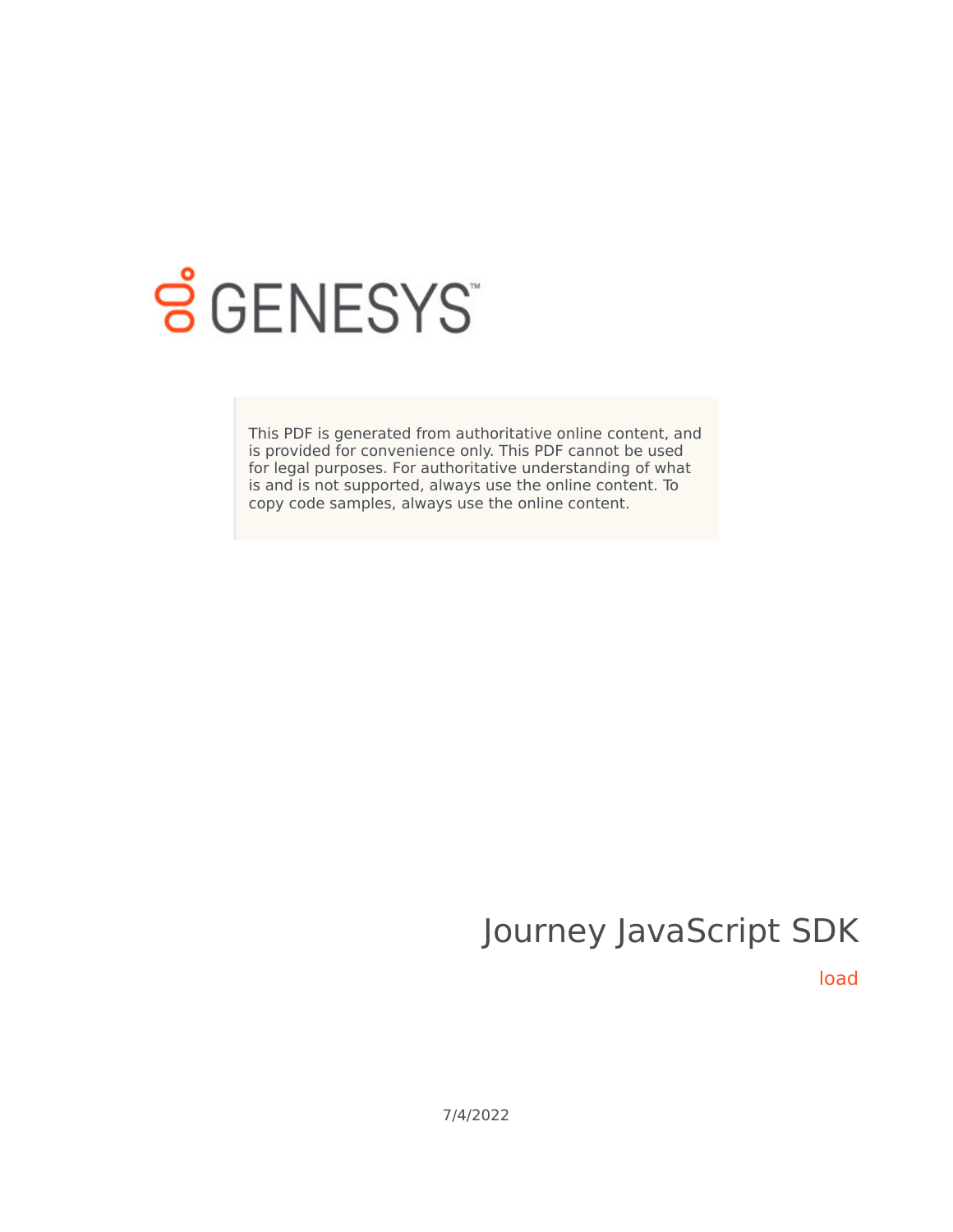# Contents

- 1 [Description](#page-2-0)
- 2 [Signature](#page-2-1)
- 3 [moduleName](#page-2-2)
- 4 [userOptions](#page-2-3)
- 5 [callback](#page-3-0)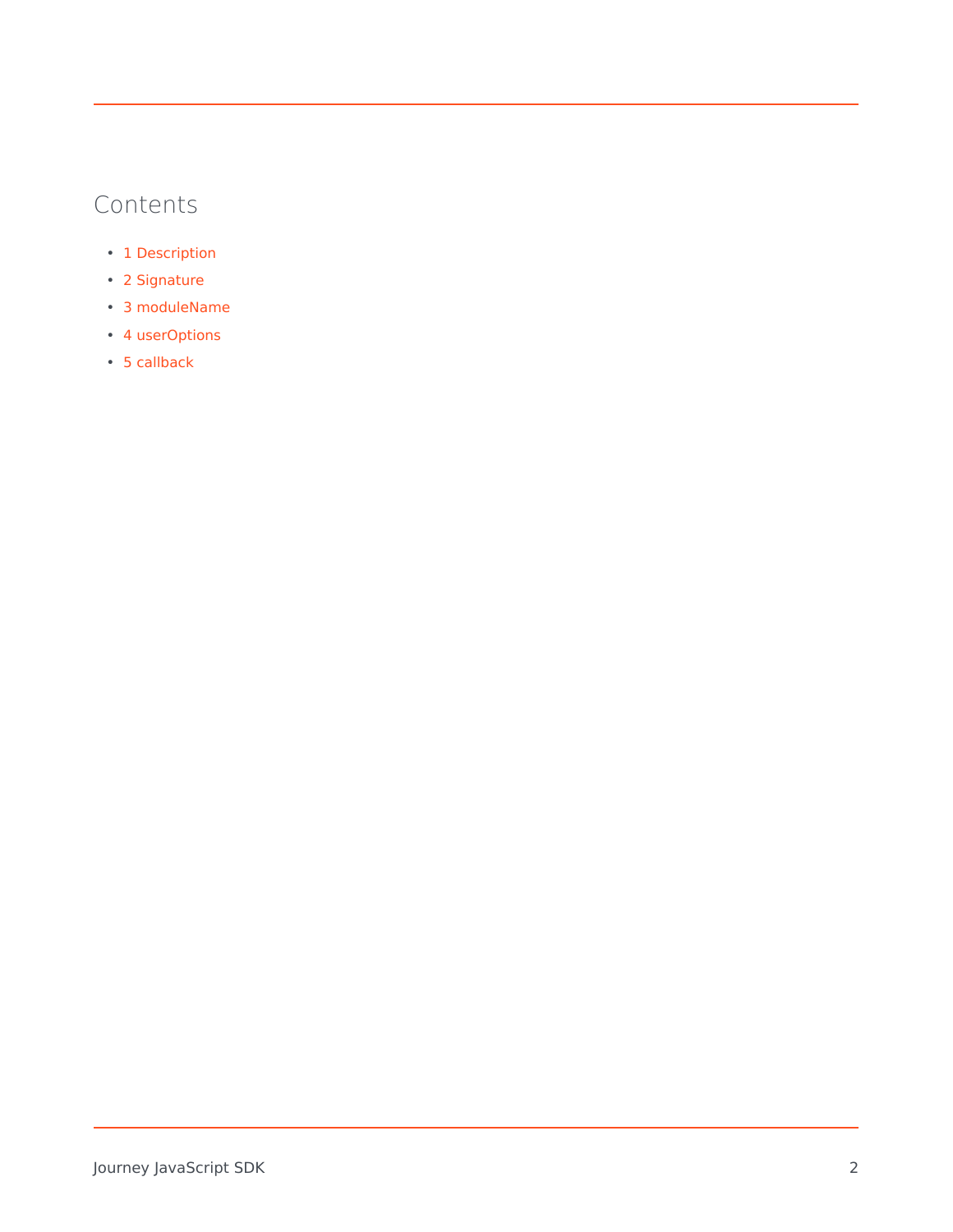Learn how to add the functionality of a module to the Journey JavaScript SDK.

#### Important

This article only applies to customers using web chat. If you are a Genesys Cloud CX customer, we encourage you to use the new web messaging feature to replace web chat.

## <span id="page-2-0"></span>Description

Use the load function to load modules. When you load a module, its functionality is added to the Journey JavaScript SDK.

#### <span id="page-2-1"></span>Signature

```
ac('load', moduleName, ,[userOptions], [callback])
```
### <span id="page-2-2"></span>moduleName

- **Description:** name of the module to load. The module must be on the list of valid modules.
- **Type:** string
- **Status:** required

#### <span id="page-2-3"></span>userOptions

- **Description:** configuration for the loaded module
- **Type:** object
- **Status:** module dependent
- **Properties:** module dependent